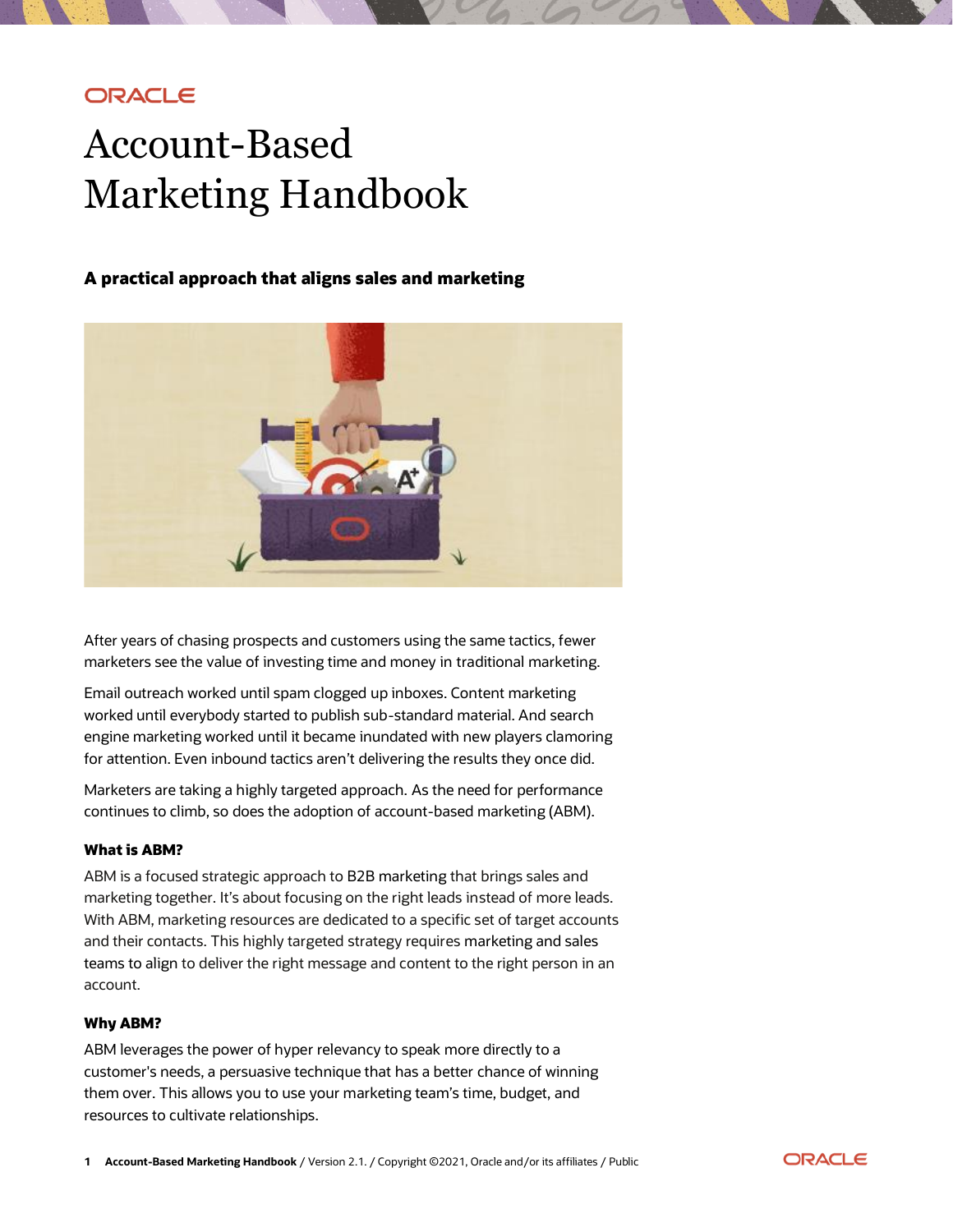Marketers who adopt account-based strategies are more successful and competitive than their peers who market to mass audiences. And there's data to prove it.

# The foundations of ABM

#### ABM treats every account as a market of one

 ABM focuses on customer value. Instead of employing automated campaigns sent to a large group of people with similar titles, ABM personalizes to the individual, identified decision-maker. Aiming at a market of one allows you to think about the needs of all the influencers in one company, rather than one general persona. For example, what does the IT director care about? What's on the mind of the CFO? Does the VP of marketing have a say on the IT budget? It's vital to understand the specific obstacles and opportunities within an account.

#### Build experiences based on channel

 ABM packs so much punch because it is hyper-personalized to the needs of specific individuals and accounts. After completing research on your target accounts, you'll have a better understanding of their business. When you demonstrate that knowledge in your campaign messaging and assets, you gain your audience's attention.

#### It forces marketing alignment

 Different content assets often get developed in silos within organizations, with one group creating blog posts and ebooks, and another writing product sheets and solutions documents, for example. Since ABM starts with insights gleaned from research, campaigns and content are aligned to stay consistent and cohesive—making persuading audiences easier.

#### It unites sales and marketing

 One key to ABM is aligning marketing with sales early on. Making this partnership work calls for both teams to collaborate and agree on an engagement strategy and sync on what success looks like. As traditional lead- based metrics (like lead volume, impressions, and traffic) don't correlate to revenue, they can be problematic in ABM. Therefore, measuring success means looking at:

- The number of accounts identified
- The number of key contact relationships
- $\bullet$ Acceleration of pipeline
- Reduction in sales cycle and revenue

 "76% of marketers saw higher ROI with ABM than any other marketing strategy in 2020."

 **[Rethinking](https://abmleadershipalliance.com/ebook/rethinking-abm-2020-benchmark-study/) ABM for the Next [Opportunity:](https://abmleadershipalliance.com/ebook/rethinking-abm-2020-benchmark-study/) ABM [Benchmark](https://abmleadershipalliance.com/ebook/rethinking-abm-2020-benchmark-study/) Study**

 *Last accessed August 18, 2021* (Complete form to download)

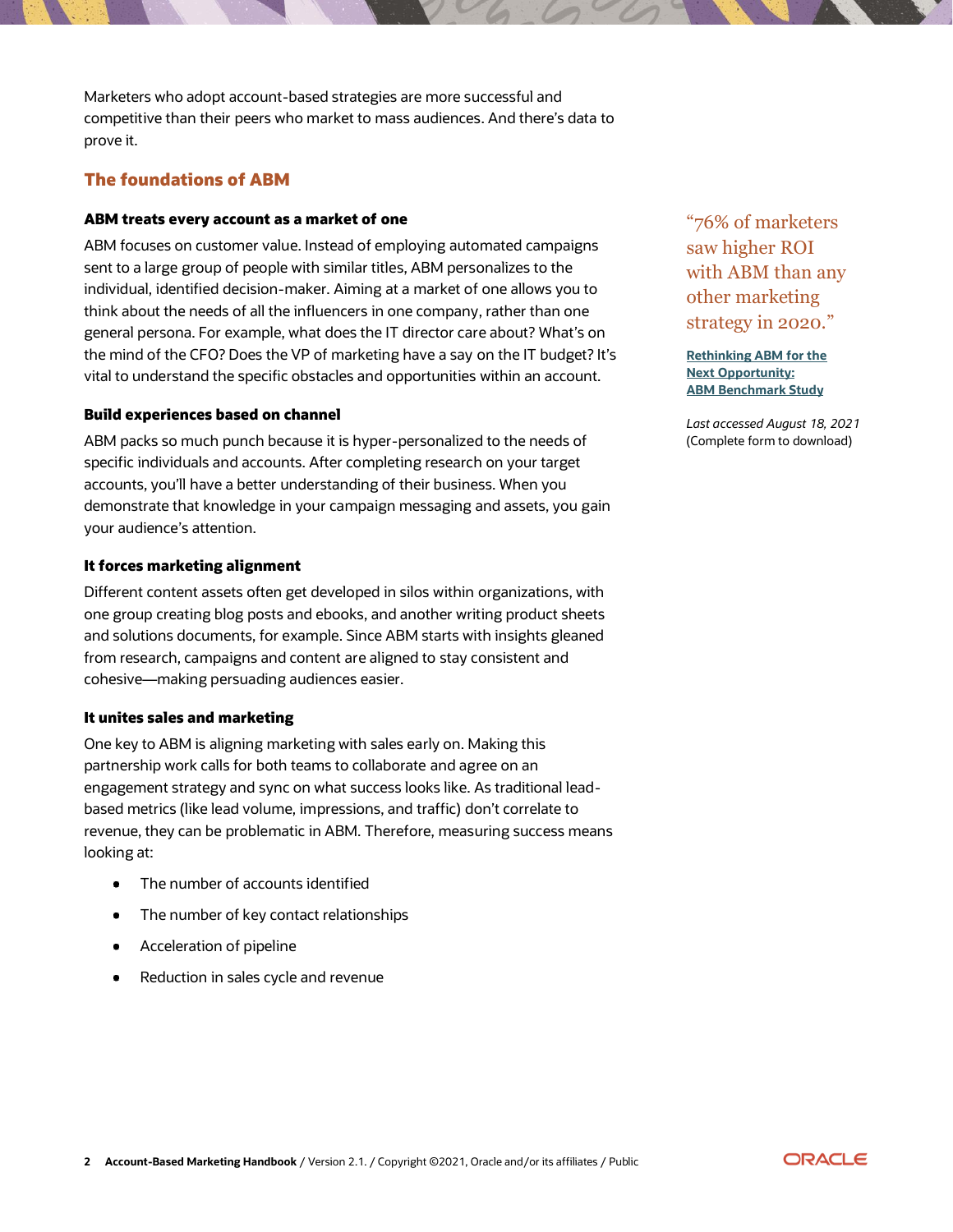# Account selection

ABM is all about focusing on the right leads, not just more leads.

 To determine the most suitable or "convertible" prospects, sales, and marketing should jointly define a list of named accounts based on multiple variables.

 Named accounts refer to a single company assigned to an internal marketing or sales rep. These accounts (which could encompass several leads) are generally more engaged and closer to making a buying decision. They are the building blocks of a focused marketing effort.

#### Taking a rigorous approach

 A named account list for ABM needs to include more than just contact information. You must understand the specific challenges each account is facing to frame your solution as the right choice in the eyes of decision-makers.

 Focusing on named accounts improves efficiency in two ways: First, it avoids duplication of efforts. Second, most companies have multiple decision-makers in today's modern B2B environment, making it vital to identify those involved and build your sales-marketing strategy accordingly.

#### Moving to ABM

 So how do you move from managing leads to advancing named accounts? Start by arranging contacts more strategically in your customer relationship management system (CRM).

 For example, when a sales or marketing rep identifies a lead within a relevant company, that lead should be flagged, and that rep should then be instructed to bring in more leads from that account—and build a pitch around them.

 Since some CRM and marketing automation systems don't account for the connection between leads and the companies they work for, shifting to ABM can be a challenge without the right technology. But marketing automation can solve this.

#### Shaping content for ABM

 When done with creativity and passion, content marketing can carry a weight of herculean proportions—especially when it comes to ABM. And it's no surprise. Useful and inspiring content that helps prospects solve their business problems is one of the most effective ways to fill the top of your funnel and move prospects towards a close. Tailor ABM content for the specific companies you're reaching while capturing the mindshare of the key influencers within those accounts. For content that hits the ground running, the most important question you need to ask is:

"What keeps this prospect awake at night?"

 Even though you're marketing to accounts, you're still talking to human beings. "Increasing company ROI" or "improving lead to conversion rates" could, on a human level, boil down to making their jobs and lives easier.



 "43% of marketers who reported the most success from their digital strategy have a working ABM program in place."

 **2021 State of B2B [Digital](https://www.wpromote.com/report/2021-b2b-digital-marketing-trend-report) [on Increased](https://www.wpromote.com/report/2021-b2b-digital-marketing-trend-report) Budgets & [Marketing:](https://www.wpromote.com/report/2021-b2b-digital-marketing-trend-report) Capitalize [Post-Pandemic](https://www.wpromote.com/report/2021-b2b-digital-marketing-trend-report) Opportunities,**

 *Last accessed August 18, 2021* (Complete form to download)

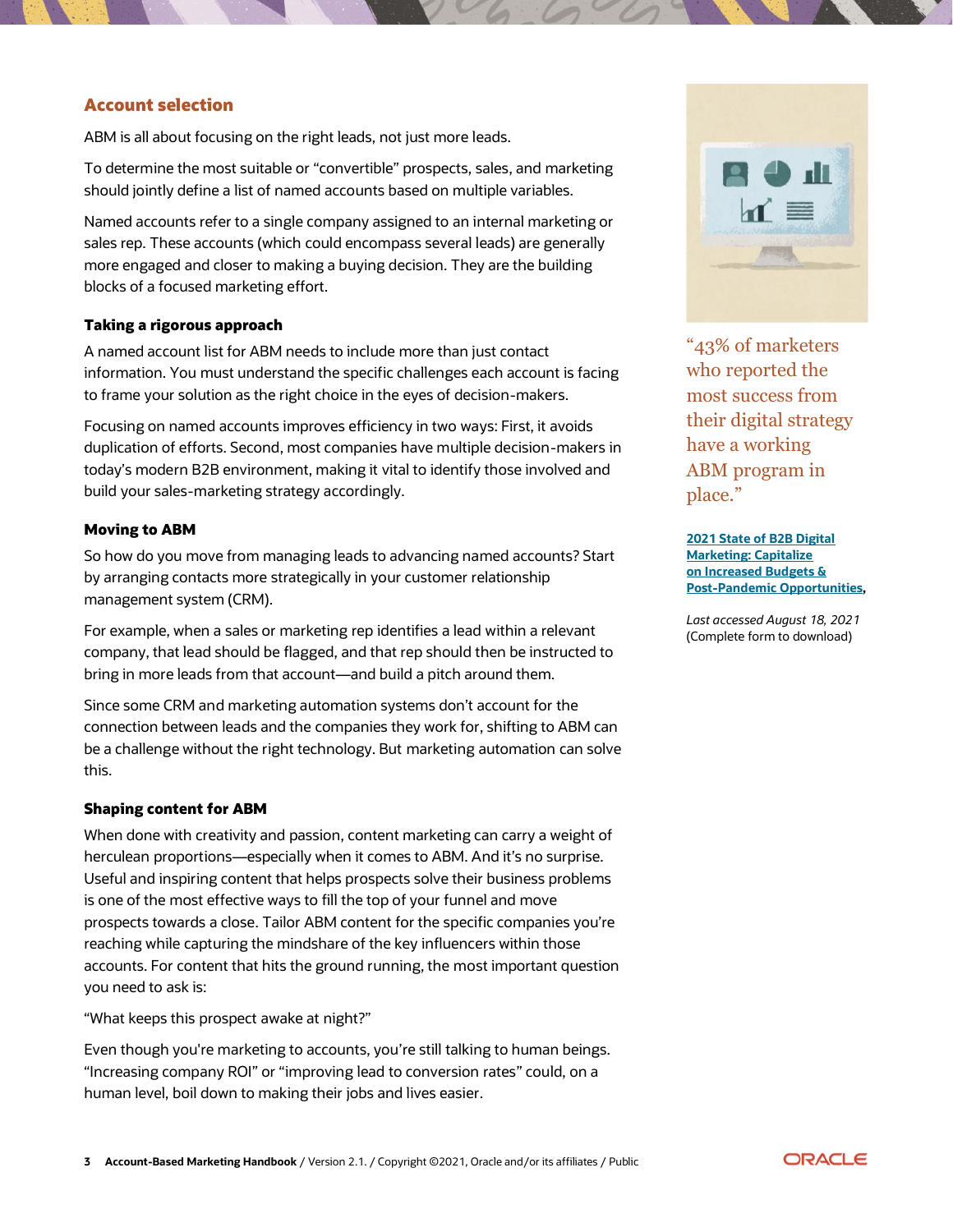And by slicing and dicing existing material, like webinars, ebooks, and customer interviews into blogs, social media posts, and infographics, you can make what you currently have work harder.

 Implementing a content marketing strategy for ABM doesn't require any radical shifts outside of creating tailored content for certain accounts and setting more granular media targeting parameters. The main difference with ABM content marketing begins with the "who."

## Creativity calls attention

 Steer clear of jargon and keep it conversational when it comes to ABM content. Have fun, tell a story with tension and resolution, and offer actionable tips readers can use. It's also key to ensure your content is as visual as possible. The uniqueness of both your copy and visuals is undeniably important— because it's what makes your brand memorable.

## Content goals for ABM

 To create content that makes an impact, define precise goals. While soft metrics like shares, more followers, or increased traffic are all legitimate measures for most marketing content, the targeted nature of ABM requires more concrete metrics, like increased pipeline velocity, lead generation, and revenue.

# Lead management

### Outbound engagement

 Typical B2B lead generation efforts for sales development reps (SDRs), or business development reps (BDRs) can involve:

- Searching LinkedIn and Google
- Navigating thick phone directories
- $\bullet$ Playing email roulette to connect with the right people

 With ABM becoming popular, more SDRs focus their outbound efforts on specific accounts rather than canvassing industries or company types to find key influencers and decision-makers.

### Inbound lead routing

 Here's a nightmare scenario for many B2B marketers: You carefully craft a campaign, deliver it successfully to your target prospect through your marketing automation platform, your prospect opens your message, likes it, and clicks through to your desired call-to-action. Then, the sales team never reaches out, and the lead sits there.

 An ABM approach to inbound lead routing matches the contact info of the people who respond with the companies' key account data. So, if someone reaches out, and that person works for a current customer of yours, they get a response from the right account team.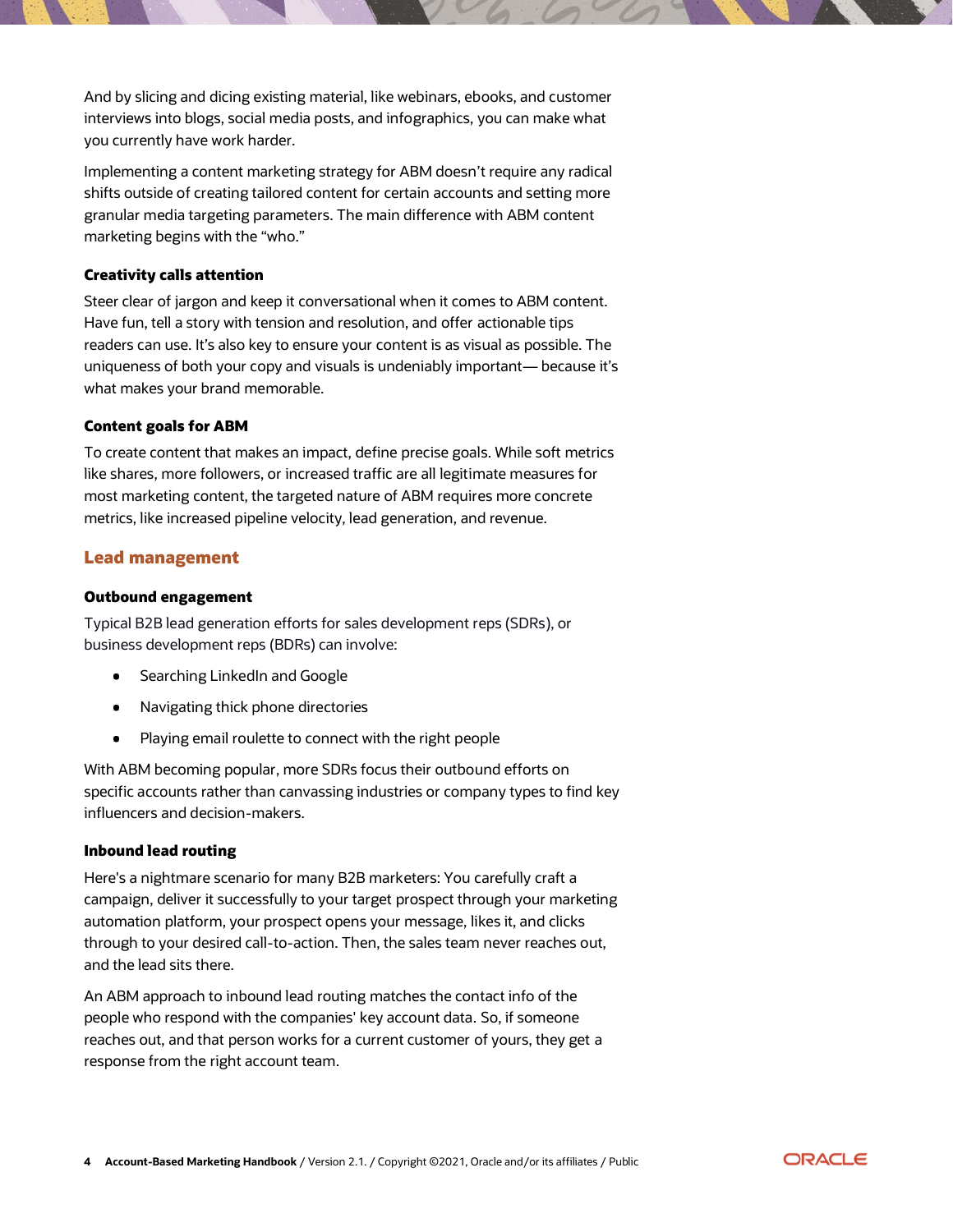But if the lead works for one of your top prospect accounts, your automated system should flag that lead as a priority. Lead-to-account matching, a feature of ABM solutions built on predictive analytics, can make sure that happens.



# Prepping your data

### Bad data produces bad results

 As ABM's personalized approach relies heavily on reaching prospects via accurate email and contact methods; there's no room for weak data.

 Some companies work around bad data manually by researching online to find the right people before calling and hoping to get through. This approach may work for companies with a specialized product and a small list of target accounts, but it's labor-intensive. For the average B2B company, this approach doesn't scale.

### Personas and personalization

 To build personas that deliver solid insight, try to go beyond the shallow info pulled from your in-house contact database. Rely upon a solution with a deep understanding of people individually, including specific responsibilities, technologies used, and day-to-day pain points. Very little of that is known by title alone.

 For example, a Director of Marketing might be a marketing operations person or a demand gen person. Or they could be focused on product marketing, solutions marketing, or field marketing. And by the same token, the primary decision-maker for marketing in each company could have any of a dozen titles.

 It's easy to create quick personas based on title or a few other factors and never look back. But if you do the work of creating accurate personas based on role, company size, industry, job function, the technology they use, level, and department, keeping records up to date will be easier. It's a smart investment of time and effort that will pay off with increased engagement.

 "A 2020 report by Experian Data of their current customer and prospect data is Quality found that organizations believe 29% inaccurate."

 **2020 [Global](https://thedataliteracyproject.org/app/default/files-module/local/downloads/2020-global-data-management-research.pdf) Data [Management](https://thedataliteracyproject.org/app/default/files-module/local/downloads/2020-global-data-management-research.pdf) Research: [The Data-driven Organization,](https://thedataliteracyproject.org/app/default/files-module/local/downloads/2020-global-data-management-research.pdf) a [Transformation in Progress](https://thedataliteracyproject.org/app/default/files-module/local/downloads/2020-global-data-management-research.pdf)**

 *Last accessed August 18, 2021*

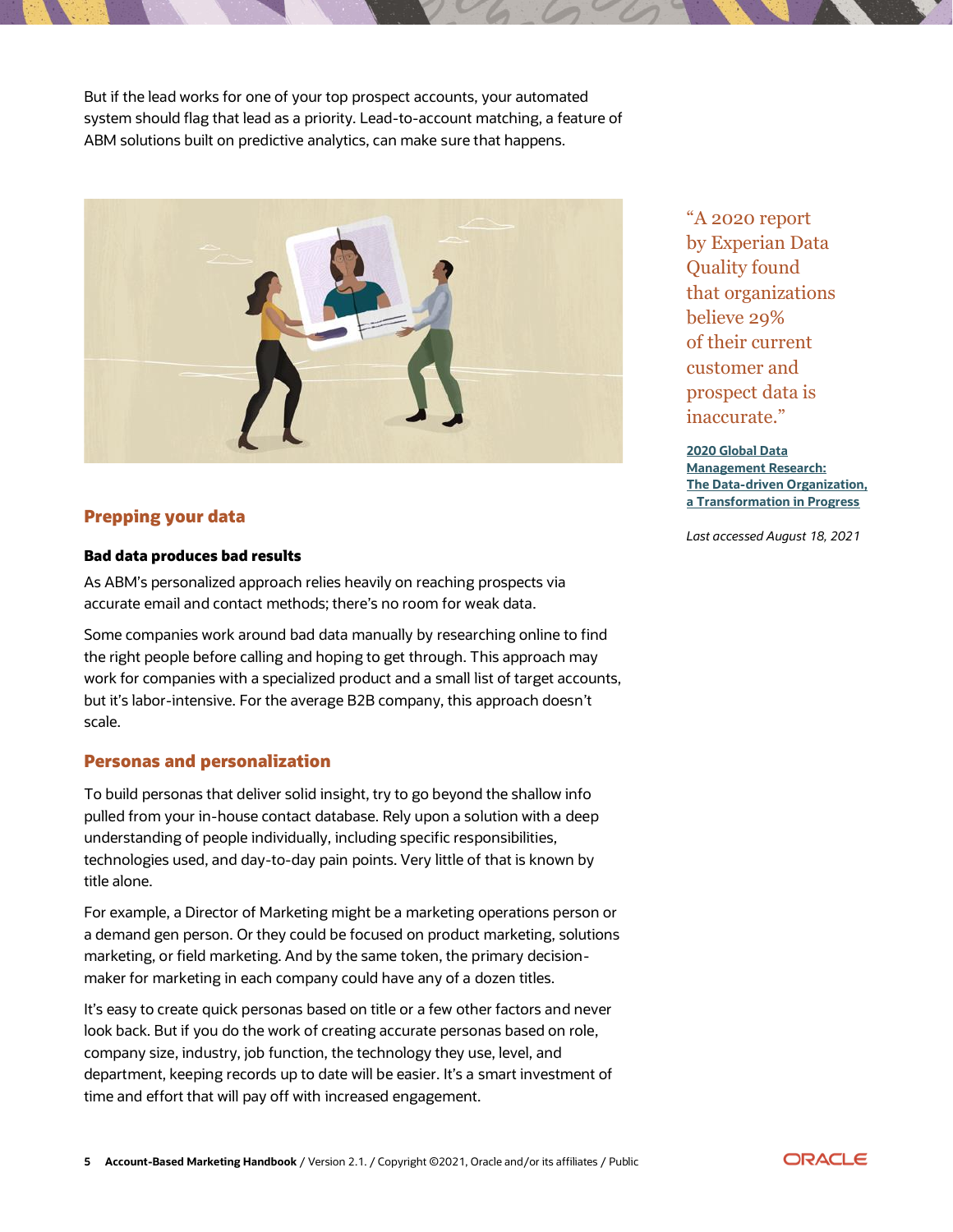## Predictive analytics

 Incomplete form-fills, attendee lists, and anonymous web visitors can make some marketing and sales teams buckle under the weight of bad contact and company data. But considering how far marketing technology has evolved, it's surprising that the database problem still plagues most marketers. In some cases, it's even getting worse as marketing expands into new channels and technologies. Traditionally, marketing and sales teams have looked to data and lead vendors to help cleanse and enrich their data. The problem with this method is that the data from many vendors can be out of date in six months—or less. Because people perpetually switch roles and companies, a six-month-old shelf life on data leaves it useless.

 Often, you can find updated info on web and social channels. The open and social web is comprised of mostly unstructured data. Due to this type not being organized in a predefined manner, there's a manual element to finding the information you need and then fusing it with your records. This can make it hard to support at scale. Predictive analytics platforms for B2B lead generation address this challenge. They combine multiple data sources, eliminate redundancy, and bring in contextually relevant external information (like promotions, hiring, and technology changes). Platforms like these eliminate the need for data cleansing tools and provide an on-demand, virtual database of the most accurate person and company information.

## Lead scoring

 Lead scoring measures the likelihood of a lead to convert. Lead scoring is used to prioritize prospects, helping salespeople concentrate on the most promising prospects while others are managed through lower-cost efforts like email nurture campaigns.

#### Deciding which are worth it

 To sort out which leads are worth the effort, start with a database of past leads and build a model that identifies those who eventually reached a goal (like making a purchase). Scores can be customized to your exact needs and built for individuals and companies based on behaviors and attributes. Behavior-based scoring measures "engagement" and changes over time. Attribute-based scoring measures fit against an ideal customer profile and is usually stable.

 Models are built by correlating behaviors such as web searches or page views and social media comments with actions like requesting a proposal or making a purchase. The key is predicting which leads are close to initiating a project or making a purchase decision. Lead intelligence derived from scoring, modeling, and predictive analytics helps sales and marketing teams handle leads effectively.

 B2B and B2C marketers use Oracle Marketing, the most comprehensive, integrated marketing solution available, to launch cross-channel marketing programs and unify all prospect and customer marketing signals in a single view. Oracle Marketing helps generate a higher return on digital marketing investments, create customer loyalty through superior campaign



 **For more information, visit: [https://www.oracle.com/cx/](https://www.oracle.com/cx/marketing) [marketing.](https://www.oracle.com/cx/marketing)**